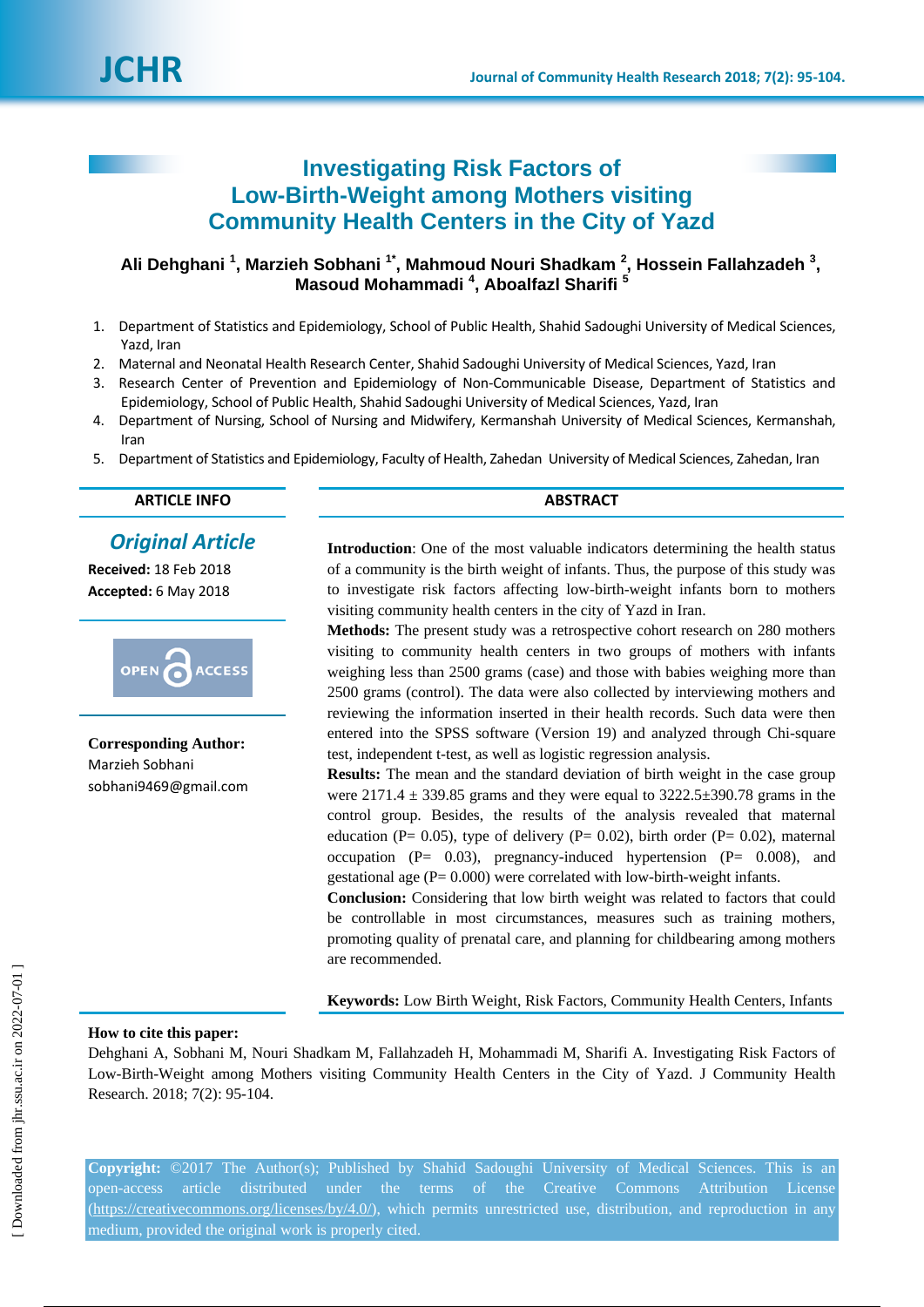# **Introduction**

One of the most valuable indicators determining the health status of a community is the birth weight of infants which is highly associated with neonatal deaths as well as natural growth and development processes in children  $(1)$ . For the first time, Ylppo, in 1919, called infants weighing less than 2500 grams (g) low-birth-weight (LBW) ones, and such a definition has been approved by the World Health Organization (WHO) for more than 40 years<sup>(2)</sup>. Accordingly, LBW is considered to be one of the most serious health problems in the world<sup>(3)</sup>. Based on their birth weight, LBW infants are classified into groups, such as: moderately low birth weight (MLBW) infants, from 1500 to 2499 g; very low birth weight (VLBW) ones, less than 1500 g; and extremely low birth-weight (ELBW) babies, less than  $1000g^{(4)}$ . In 2000, the WHO also released a report, stating that LBW infants made up 14% of all births throughout the world, and such a value accounted for 56.11% of all births in Iran<sup>(5)</sup>. The incidence of LBW in different parts of the world is similarly varied; in other words, LBW rates in Africa, Asia, Europe, and Latin America have been reported to be 14.3%, 18.3%, 4.6%, 10%; respectively  $(6)$ . This amount has been also reported by 10% and 4.4% in Iran, and in the city of Yazd, respectively  $(7)$ . Moreover; LBW occurring in developed and developing countries can impose heavy burdens on family members, and health systems <sup>(8)</sup>. With the advancement of science in recent decades, LBW infants' survival rates have also witnessed an upward trend. Unfortunately, this increase in survival has added to LBW-related complications, including an increasing population of children with cerebral palsy (CP), epilepsy, hydrocephalus, blindness, deafness, as well as cognitive disorders  $(9)$  which can impose heavy socioeconomic and emotional costs on communities, health systems, and families (10) . Recent research studies have also revealed that adolescents born with LBW are three times more likely to suffer from psychiatric and behavioral disorders including attention deficit hyperactivity disorder (ADHD)<sup>(8)</sup>. Likewise, it has been reported that LBW infants have lower intelligence quotient

 [\[ Downloaded from jhr.ssu.ac.ir on 2022-0](https://jhr.ssu.ac.ir/article-1-417-en.html)7-01 ] Downloaded from jhr.ssu.ac.ir on 2022-07-01]

 $(IQ)$  scores than normal babies  $(11)$ . Furthermore, recent epidemiological studies have shown that LBW can augment the risk of mortality during infancy and other life stages; it is even associated with diseases, such as hypertension, atherosclerosis  $(12)$ , diabetes, stroke, and obesity in adulthood  $(13)$ . In Iran, infants constitute the most common age group affected with child mortality  $(14)$ , and 50% of these cases are due to LBW  $(9)$ . It should be also noted that LBW infant mortality and those weighing less than 1500 g (VLBW) are respectively 40 times and 20 times more than normal-birth-weight babies<sup>(2)</sup>. Therefore, infant health at the community level is known as one of the significant health indicators in terms of evaluating neonatal routine care <sup>(8)</sup> which reflects the quality of nutrition and social environment of mothers giving birth to LBW babies <sup>(11)</sup>. It should be noted that various factors including genetic, environmental, fetal, maternal, and paternal ones can affect LBW  $<sup>(5)</sup>$ . In addition, factors such as</sup> hyperglycaemia, history of pregnancy-induced hypertension, types of obstetric violence, maternal age, birth season, use of iron supplements during pregnancy, birth order, gestational age, and maternal education can have an impact on birth weight  $(1, 2, 5, 11, 12, 15, 17)$ . As well, low weight in the Black breed is twice that of the White  $(15)$ . According to the results of a study done on mothers aged below 19, and those over 35 years, the high prevalence of LBW was also observed  $(2)$ . Moreover, the mean birth weight in infants of mothers with preeclampsia was lower than those without this condition  $(18)$ . Thus, the health status of pregnant women and newborns can have long and short-term effects on individuals, families, communities, and health systems. Accordingly, paying attention to their health is an important issue, worldwide  $(19)$ . On the other hand, identification of factors affecting LBW can improve neonatal mortality rate  $(NMR)$ <sup>(13)</sup>. Therefore, it is essential to recognize these factors and correct some of those that can be modified, such as appropriate gestational age, pre-pregnancy weight, etc. It is also required to carry out activities in the domain of decreasing LBW infants, and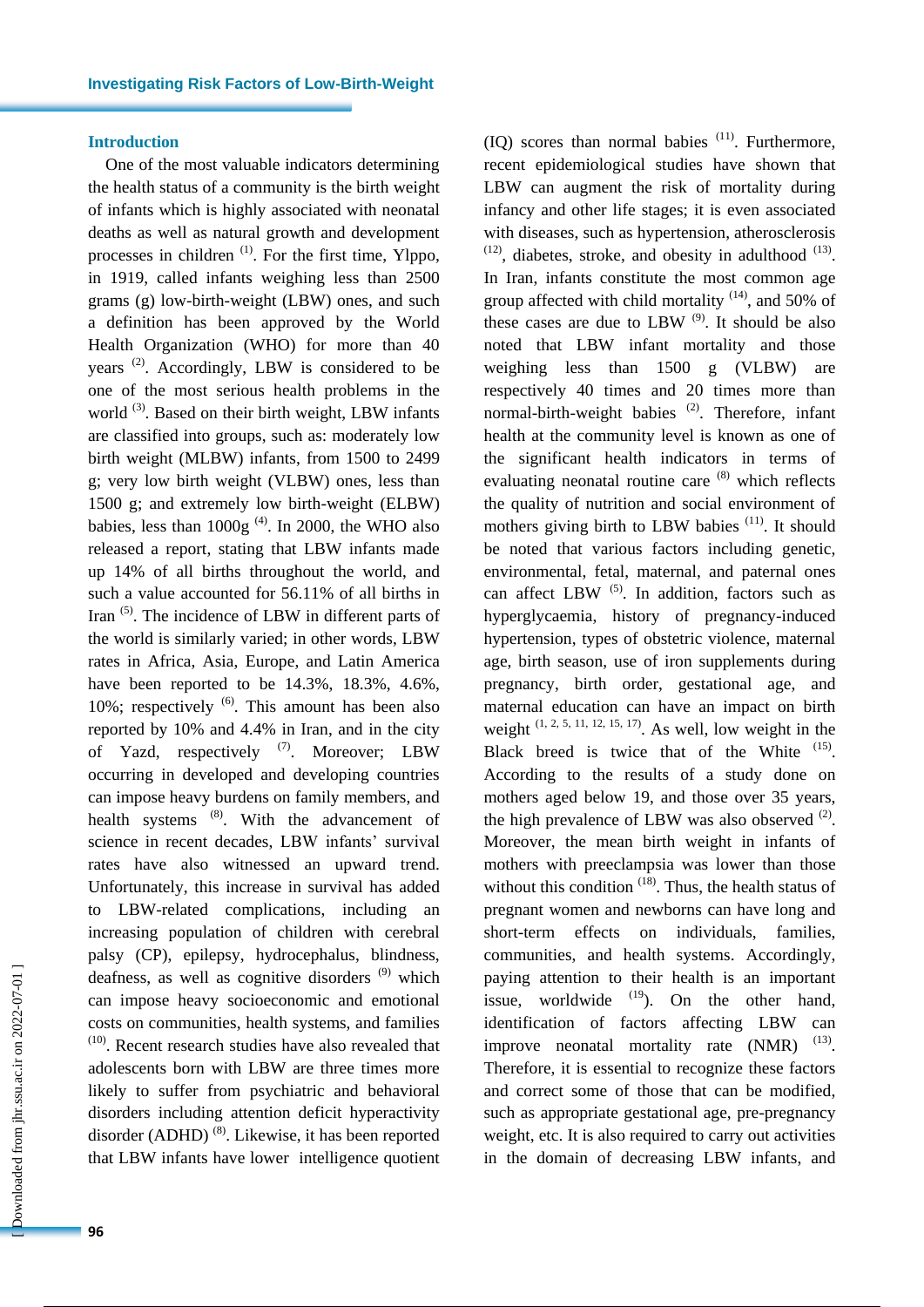improve the health status of mothers during pregnancy. So, the present study was to investigate factors affecting LBW infants born to mothers visiting community health centers in the city of Yazd in Iran.

# **Methods**

This study with code of ethics (IR.SSU.SPH. REC.1395.157), was conducted as a retrospective cohort research in the city of Yazd. The statistical population of the study consisted of all one-yearold babies including LBW and normal weight, along with their mothers living in this city. At first, two community health centers were randomly selected from each geographical region of the North, the South, the East, the West, and the Central. Then, according to the lists of one-yearold children archived in 10 community health centers, 14 one-year-old LBW babies were randomly selected from each center, followed by the same number of normal-weight children from the same center to control lots of variables, including geographical and economic conditions.

Finally, 140 mothers of LBW infants, and 140 mothers of normal-birth-weight infants paying regular visits to the selected community health centers to receive their baby's one-year-old vaccinations with health records in the city of Yazd were selected as the final samples, and they were evaluated in terms of the study variables. It should be noted that the given samples were selected using a random sampling method, sample size formula (Z-score), as well as taking a coefficient alpha of 0.05, and test power of 80%. The inclusion criteria in this study were the city of Yazd as the birthplace of infants, with birth weight of less than 2500 g for the case group, and above 2500 g for the control group. The exclusion criteria were obvious congenital malformations and non-Iranian nationality.

Explaining the objectives of the study and obtaining informed consent from mothers to participate in the present study, the given mothers were assured of anonymity, confidentiality of data, and privacy. The research instrument in this study was a researcher-designed questionnaire comprised of two parts including the characteristics of babies, and mothers which was developed considering the related literature, in order to collect the underlying variables. The part associated with the characteristics of mothers included information about maternal age, gestational age, type of delivery, maternal education, maternal occupation, family size, prenatal difficulties (pregnancy diabetes, pregnancy-induced hypertension, repeated nausea and vomiting, pregnancy longings and cravings, hypothyroidism, preeclampsia, and so on), and the part related to infants included age, birth weight, birth height, head circumference, and birth order.

In this study, hypertension was responsible for the first cases in pregnancies diagnosed with high blood pressure. The data was also collected through conducting structured interviews with mothers as well as reviewing listed information in health records, and then inserting it into the study questionnaires. Given the research objectives, Data was entered into SPSS Software (Version 19) and analyzed through descriptive and inferential methods including Chi-square test, t-test, and logistic regression analysis, considering  $p < 0.05$  as the significance level. It should be noted that the independent variables that had a significant level below 0.2 in the univariate analysis were entered simultaneously into the logistic regression model, and their combined effect was evaluated in this study to investigate the simultaneous effect of different factors on the dependent variable.

# **Results**

In this study, 140 mothers having LBW infants, and 140 mothers with normal-birth-weight babies were investigated. All of the mothers had received prenatal care from community health centers and urban bases. The results of this study showed that the mean and the standard deviation of birth weight of the control group were  $3222.5 \pm 390.8$  g, and these values were  $2171.4 \pm 339.8$  g in the case group. The case group had  $29.37 \pm 5.9$  years as the mean age of mothers at delivery, of which 93.6% were housewives, 49.3% were boys, and 55% were breastfeeding. The mean age of mothers at delivery was  $29.95 \pm 5.2$  years in the control group, of which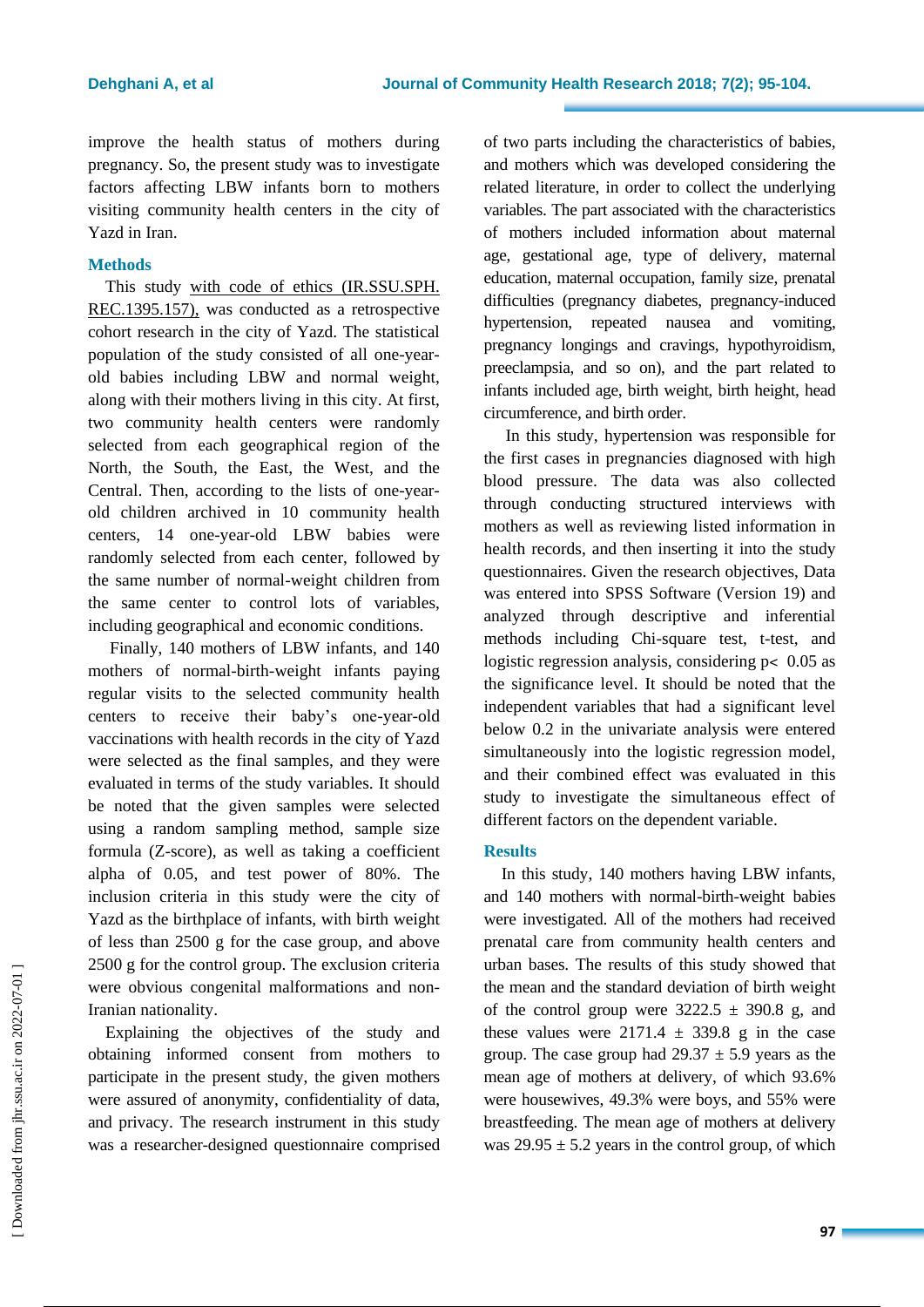85.7% were housewives, 47.9% were girls, and 71.4% were breastfeeding. As well, the mean and the standard deviation of gestational age in the case and control groups were  $36.64 \pm 2.8$  and  $39.05 \pm 3$ weeks, respectively. The highest frequency of normal delivery was observed in NBW neonates, whereas the highest frequency of cesarean section was related to the LBW group. In addition, both groups were significantly different in terms of type of delivery, maternal occupation, birth weight, birth height, head circumference, gestational age, and birth order. Table 1 and Table 2 illustrated the demographic characteristics of the studied samples.

| Table 1. Frequency distribution of qualitative demographic characteristics in the studied samples |  |  |  |
|---------------------------------------------------------------------------------------------------|--|--|--|
|                                                                                                   |  |  |  |

|               |                                | Case group<br>(less than 2500 grams) |                   | Control group<br>(more than 2500 grams) |            | <b>P</b> - |
|---------------|--------------------------------|--------------------------------------|-------------------|-----------------------------------------|------------|------------|
|               | <b>Variable</b>                | <b>Frequency</b>                     | <b>Percentage</b> | <b>Frequency</b>                        | Percentage | value      |
| Maternal      | Lower than high school diploma | 24                                   | 17.1%             | 19                                      | 13.6%      | 0.05       |
| education     | Diploma                        | 71                                   | 50.7%             | 59                                      | 40%        | 0.9        |
|               | University education           | 45                                   | 32.1%             | 65                                      | 46.4%      | 0.09       |
| Maternal      | Housewife                      | 131                                  | 93.6%             | 120                                     | 85.7%      |            |
| occupation    | Employed                       | 9                                    | 6.4%              | 20                                      | 14.3%      | 0.03       |
| Infant's      | Male                           | 69                                   | 49.3%             | 73                                      | 52.1%      |            |
| gender        | Female                         | 71                                   | 50.7%             | 67                                      | 47.9%      | 0.6        |
| Type of       | Cesarean section(C-section)    | 89                                   | 63.6%             | 69                                      | 49.3%      |            |
| delivery      | Vaginal (natural)              | 51                                   | 36.4%             | 71                                      | 50.7%      | 0.02       |
| Prenatal      | No                             | 50                                   | 35.7%             | 38                                      | 27.1%      | 0.1        |
| complications | Yes                            | 90                                   | 64.3%             | 102                                     | 72.9%      |            |

**Table 2.** Distribution of mean and standard deviation of quantitative demographic characteristics in studied samples (case and control groups)

| <b>Variable</b>             | Mean score in the<br>group weighing<br>less than 2500 grams | Mean score in the<br>group weighing<br>more than 2500 grams | <b>P-value</b> |
|-----------------------------|-------------------------------------------------------------|-------------------------------------------------------------|----------------|
| Birth weight of infants     | 339.8±2171.4                                                | 3222.5±390.8                                                | < 0.0001       |
| Head circumference at birth | $32.01 \pm 2$                                               | $34.84 \pm 1.3$                                             | < 0.0001       |
| Birth height of infants     | $50.91 \pm 2.4$                                             | $46.20 \pm 3.4$                                             | < 0.0001       |
| Gestational age             | $36.64 \pm 2.8$                                             | $39.05 \pm 1.3$                                             | < 0.0001       |
| Maternal age                | $29.37 \pm 5.9$                                             | $29.95 \pm 5.2$                                             | 0.38           |
| Family size                 | $3.88 \pm 1$                                                | $3.89 \pm 0.9$                                              | 0.4            |
| Birth order                 | $1.67 \pm 0.9$                                              | $1.85 \pm 0.8$                                              | 0.02           |

Considering different prenatal complications, only pregnancy-induced hypertension showed a significant difference between both study groups. Figure 1 presents the prevalence of various pregnancy-induced problems among these two groups. \*thrombocytopenia: platelet count less than 150 thousand

\*anemia: hemoglobin less than 10

In this research study, the effect of different variables, such as infant's gender, maternal occupation, type of delivery, maternal education, various prenatal complications, maternal age, gestational age, family size, and birth order on LBW were investigated. The results of the univariate logistic regression model to examine factors influencing LBW were illustrated in Table

3. Based on these findings; type of delivery (odds ratio; OR= 0.56, confidence interval; CI= 0.898-0.345), maternal occupation (OR= 0.41, CI= 0.940-0.181), birth order (OR= 0.48, CI= 0.830-0.279), gestational age (OR= 0.51, CI= 0.616- 0.425), and pregnancy-induced hypertension (OR= 7.67, CI= 34.399-1.709) were significantly correlated with LBW.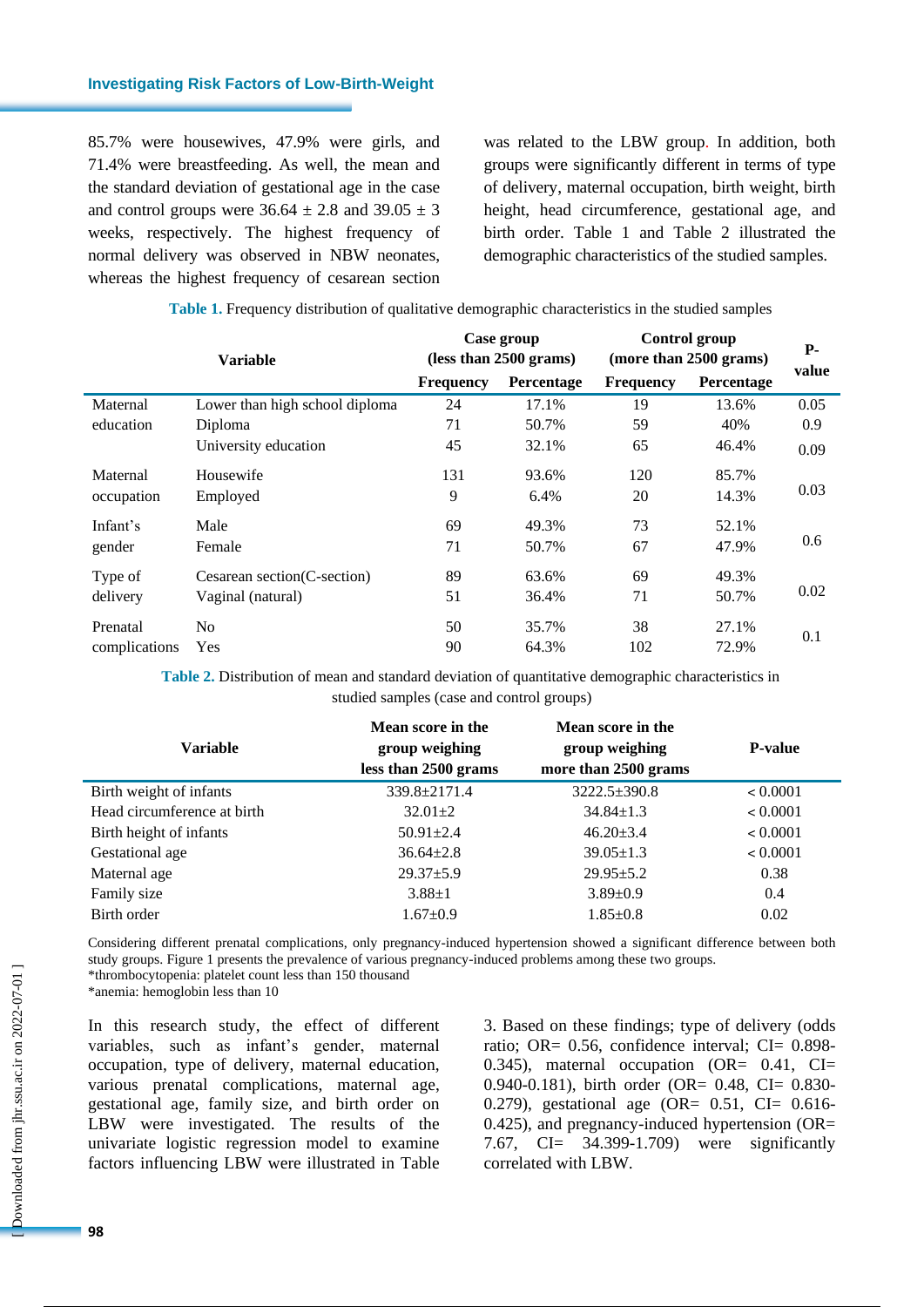

**Figure 1.** Frequency of various prenatal problems in the case and control groups

| Table 3. Results of univariate analysis of factors associated with LBW using a two-level logistic regression model |  |  |
|--------------------------------------------------------------------------------------------------------------------|--|--|
|--------------------------------------------------------------------------------------------------------------------|--|--|

|                                                    | <b>OR</b> | 95% CI         | P-value |
|----------------------------------------------------|-----------|----------------|---------|
| <b>Maternal education</b>                          |           |                |         |
| Lower than high school diploma                     |           |                |         |
| High school diploma                                | 1.004     | $0.5 - 0.14$   | 0.99    |
| University education                               | 0.548     | 0.269-1.117    | 0.09    |
| <b>Birth order</b>                                 |           |                |         |
| First-born                                         |           |                |         |
| Second-born                                        | 0.48      | 0.279-0.830    | 0.009   |
| Third-born and more                                | 0.57      | 0.305-1.072    | 0.08    |
| Gender (female vs. male)                           | 1.121     | 0.702-1.792    | 0.63    |
| Type of delivery (vaginal (natural) vs. C-section) | 0.56      | 0.345-0.898    | 0.02    |
| Gestational age (term vs. preterm)                 | 0.11      | 0.058-0.212    | 0.00    |
| Maternal occupation (housewife vs. employed)       | 0.41      | 0.181-0.940    | 0.03    |
| Family size                                        | 0.992     | 0.776-1.268    | 0.95    |
| Maternal age                                       | 0.982     | 0.941-1.024    | 0.39    |
| Gestational complications (yes-no)                 | 1.491     | 0.897-2.479    | 0.12    |
| Hypertension (yes-no)                              | 7.67      | 1.709-34.399   | 0.008   |
| Gestational diabetes (yes-no)                      | 0.68      | $0.31 - 1.48$  | 0.33    |
| Longings and cravings (yes-no)                     | 7.3       | $0.89 - 60.27$ | 0.06    |
| Backache (yes-no)                                  | 3.04      | $0.31 - 29.62$ | 0.3     |
| Hypothyroidism (yes-no)                            | 0.83      | $0.36 - 1.93$  | 0.7     |
| Hyperthyroidism (yes-no)                           | 0.49      | $0.04 - 5.53$  | 0.6     |
| Thrombocytopenia (yes-no)                          | 0.000     | 0.000          | 0.9     |
| Anemia (yes-no)                                    | 0.67      | $0.1 - 4.02$   | 0.6     |
| Headache (yes-no)                                  | 1.63      | 0.00           | 1       |
| Pre-eclampsia (yes-no)                             | 6.22      | 0.74-52.39     | 0.09    |
| Depression (yes-no)                                | 1.63      | 0.000          | 1       |
| Proteinuria (yes-no)                               | 1.63      | 0.000          | 1       |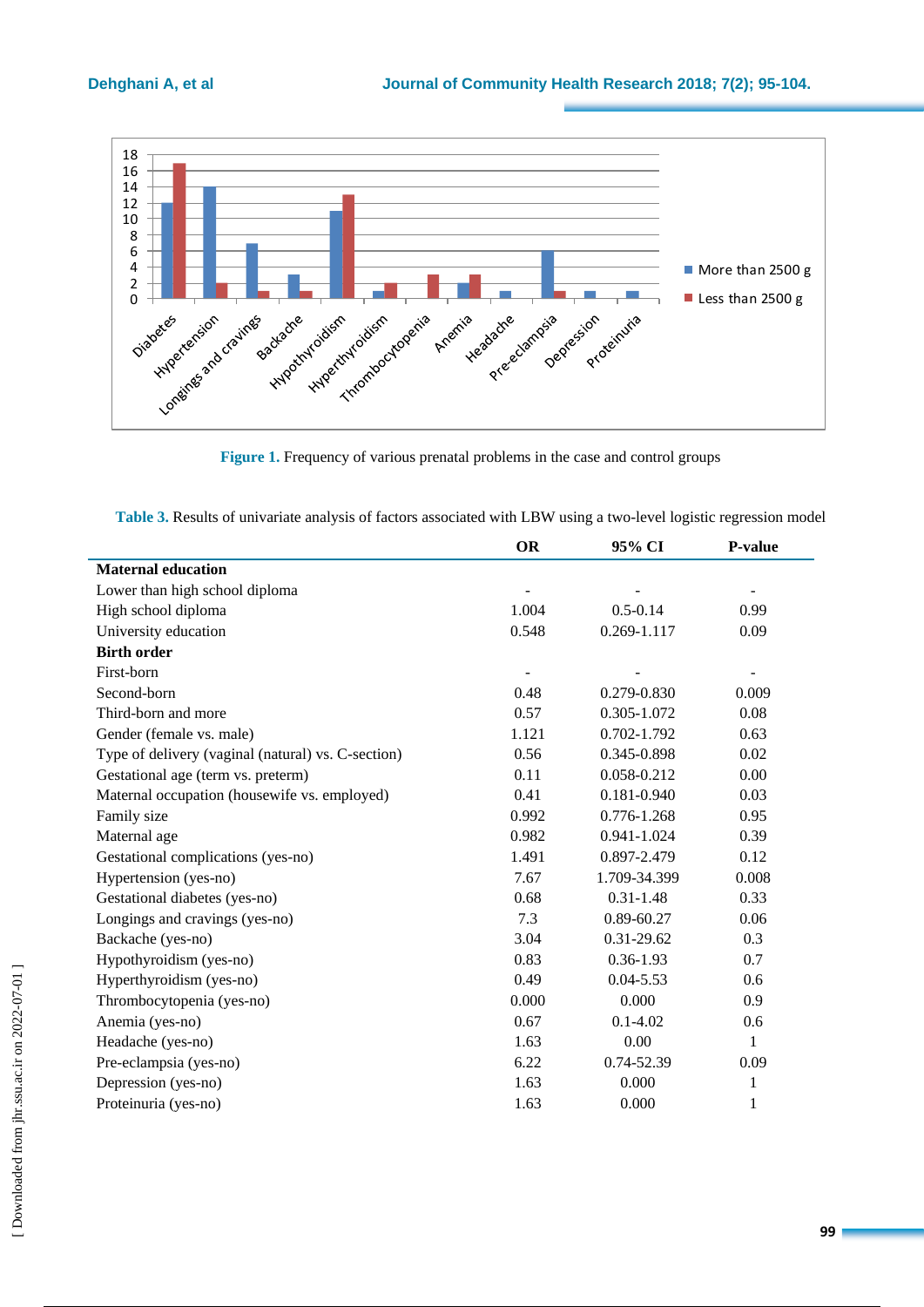In order to evaluate the simultaneous effect of different factors on LBW, variables whose significance level was less than 0.2 in the univariate analysis were inserted in the logistic regression model, and their combined effect was evaluated at the same time (Table 4). According to the results, infants born to mothers with a gestational age of more than 37 weeks, compared to those of mothers with a gestational age of less than 37 weeks, were less at the risk of being underweight, i.e. a gestational age of more than 37 weeks was considered as a protective factor against LBW of infants (OR= 0.11, CI= 0.23-0.06). Moreover, babies whose mothers had university education were less likely to be underweight than infants whose mothers had degrees lower than high school diploma  $(OR = 0.24, CI = 0.6-0.09)$ . Neonates as third-born ones or more were also less at the risk of LBW than first-born infants  $(OR=$  $0.38$ , CI=  $0.87-0.17$ ).

| Table 4. Results of multivariate analysis of factors related to LBW using a two-level logistic regression model |  |
|-----------------------------------------------------------------------------------------------------------------|--|
|                                                                                                                 |  |

|                                   | <b>OR</b> | 95% CI                   | <b>P-value</b>           |
|-----------------------------------|-----------|--------------------------|--------------------------|
| Gestational age                   | 0.11      | $0.06 - 0.23$            | 0.00                     |
| Gestational longings and cravings | 6.14      | $0.62 - 60.49$           | 0.1                      |
| Hypertension                      | 5.17      | $0.93 - 28.8$            | 0.06                     |
| Maternal education                |           |                          |                          |
| lower than high school diploma    | ۰         | $\overline{\phantom{a}}$ | $\overline{\phantom{a}}$ |
| high school diploma               | 0.67      | $0.29 - 1.55$            | 0.3                      |
| university education              | 0.24      | $0.9 - 0.6$              | 0.00                     |
| Birth order                       |           |                          |                          |
| first-born                        |           |                          |                          |
| second-born                       | 0.4       | $0.2 - 0.76$             | 0.00                     |
| third-born and more               | 0.38      | $0.17 - 0.87$            | 0.02                     |

# **Discussion**

The results of this study indicate that some of the demographic characteristics of mothers in both groups were significantly different, reflecting the probability of their effects on birth weight in infants. The results also showed that 56.3% and 43.7% of deliveries in the case group and in the control group, respectively, were related to Csection, and such a difference between both groups was statistically significant. Also, the findings of the univariate analysis revealed a significant relationship between type of delivery and LBW; however, this relationship was not observed in the results of the multivariate analysis. In the study by Karimi et al., no significant relationship was found between LBW and type of delivery,  $(12)$  while Bahrami reported, in his study, that type of delivery could have the greatest impact on LBW  $(20)$ . Thus, it is important to note that vaginal (natural) delivery could play an important and effective role in preventing diseases and adverse consequences in infants at birth  $(12)$ .

Moreover, the results of univariate analysis showed a significant correlation between pregnancy-induced hypertension and LBW in a way that, mothers suffering from higher blood pressure had a 7.8 times lower chance of giving birth to LBW infants than mothers who had no pregnancy-induced hypertension which was consistent with the results of the study by Taheri et al.  $(15)$ . In the study by Firoozi et al., a significant relationship was also found between high blood pressure and LBW<sup>(19)</sup>, but Zahed Pasha et al. did not report such a relationship  $(2)$ .

In addition, the results of the multivariate regression analysis indicated that gestational age less than 37 weeks could significantly increase the rate of LBW infants. Other studies also reported gestational age less than 37 weeks (premature) as one of the factors affecting LBW  $(2, 18, 20, 21)$ , so that Delaram in his study, reported that gestational age less than 37 weeks could augment the chance of LBW infants by 10 times  $(21)$ . The results of a path analysis in the study by Khalilian et al. showed that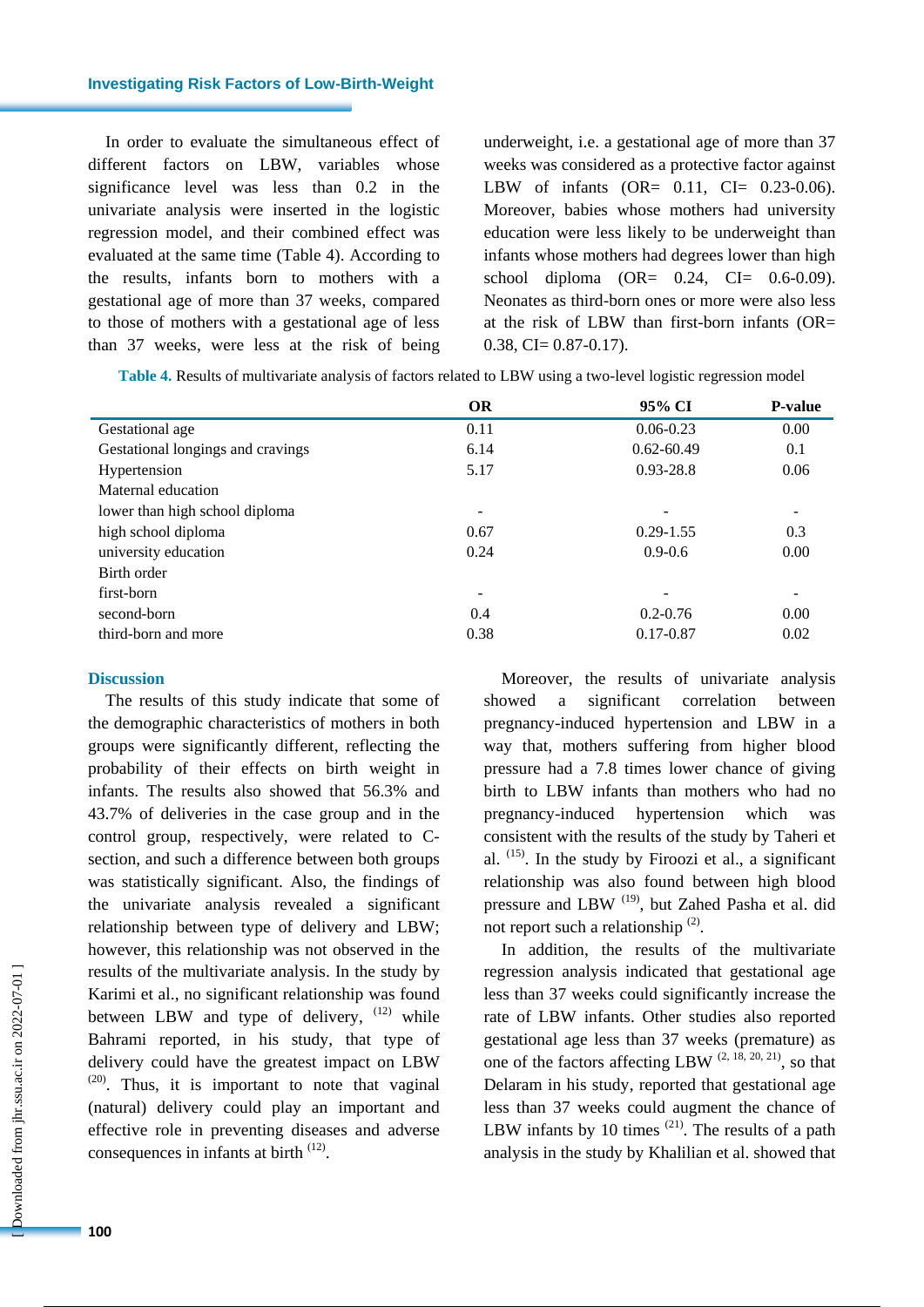the probability of LBW babies could decrease with the rise in gestational age  $(11)$ . Zahed Pasha and Sareer Badshah et al. in Pakistan also confirmed these results  $(2, 22)$ .

Among the other relevant factors in this study was birth order in which babies at higher orders had higher mean weight, and this relationship was also statistically significant and in line with similar studies  $(1, 16, 23)$ . Karimi et al. also reported in their research that LBW could decrease as the birth order went up  $(12)$ . Similar findings have also been seen in other studies, Zeighami et al. for instance, found the first pregnancy as a risk factor for LBW, and pointed out that women could finish their pregnancy with more care at their later pregnancies. Obviously, there is the probability of occurrence of prenatal complications in the first pregnancy due to inadequate maternal experience and higher levels of sensitivity  $(1)$ . A study in Jordan also confirmed these findings, and considered first-born infants as a factor affecting LBW  $^{(24)}$ . Other researchers similarly reported that birth weight of infants, among multiparous women, was greater than that in nulliparous  $(18, 20)$  ones. Delaram also reported that the chances of having LBW infants in primiparous women were about 4 times higher than in multiparous women  $(21)$ . In their research study conducted in the city of Yazd, Islami et al. considered first-born infants as one of the effective factors of LBW  $(25)$ . Moreover, a study in Japan reported a significant relationship between LBW and birth order  $(26)$ . Vaktskjold et al. in their study in Vietnam, similarly reported a direct relationship between number of deliveries and birth weight in a way that means birth weight in mothers who had two deliveries was greater than the weight of newborns in the mother's first delivery  $(27)$ .

Another finding of this study revealed that mothers with degrees lower than high school diploma, had a higher chance of having LBW infants. In other words, risk of having LBW babies in mothers with university education was less than those with degrees lower than high school diploma. Findings from a meta-analysis by Daliri et al. also showed that the probability of LBW infants in illiterate mothers was 1.16 times higher than that among educated ones, and such a relationship was statistically significant  $(5)$ . In a study in 2005, the rate of LBW infants were reported higher in loweducated women (28). In Jordan, lower-educated mothers had infants with LBW; this was statistically significant also  $(24)$ . However, the results of the study conducted by Delaram et al. did not confirm the findings in the present study, since no relationship was observed between LBW and maternal education in their study  $(21)$ .

In this study, like the investigation by Hosseini et al.  $(29)$ , no significant relationship was found between maternal age and LBW. However, most studies reported significant correlations  $(16, 19, 23, 30)$ . Moreover, in a study in Pakistan, it was found that if a mother's age was less than 20 years, it had a major impact on the occurrence of LBW  $^{(22)}$ . In the study by Adl Shoar et al., there was a similar relationship between the maternal age of less than 20 and over 35 years, and LBW infants <sup>(13)</sup>. Zarbakhsh Bahri et al. also considered pregnancy at ages less than 20 years and over 35 years to be a determining factor related to LBW infants (31). This difference would be due to the fact that there was no difference in the mean maternal age between the two groups in the present study and that most of the participating mothers were in the age group between 20 and 30 years.

In this research, there was also a significant relationship between maternal occupation and LBW, based on the results of univariate analysis, so that mothers' employment was shown as a protective factor for LBW infant, but such a relationship was not observed according to the findings of the multivariate analysis of maternal occupation. Likewise, in the study by Daliri et al., no significant relationship was found between LBW and mothers' employment  $(5)$ . On the other hand, in a case control research by Deshpande et al. in India, The proportion of farm-laborer mothers were significantly higher among the LBW newborns<sup>(32)</sup>, However, with the increase in infant growth, especially in developed countries, the prevalence of obesity and overweight in children is high and increases the risk of hypertension and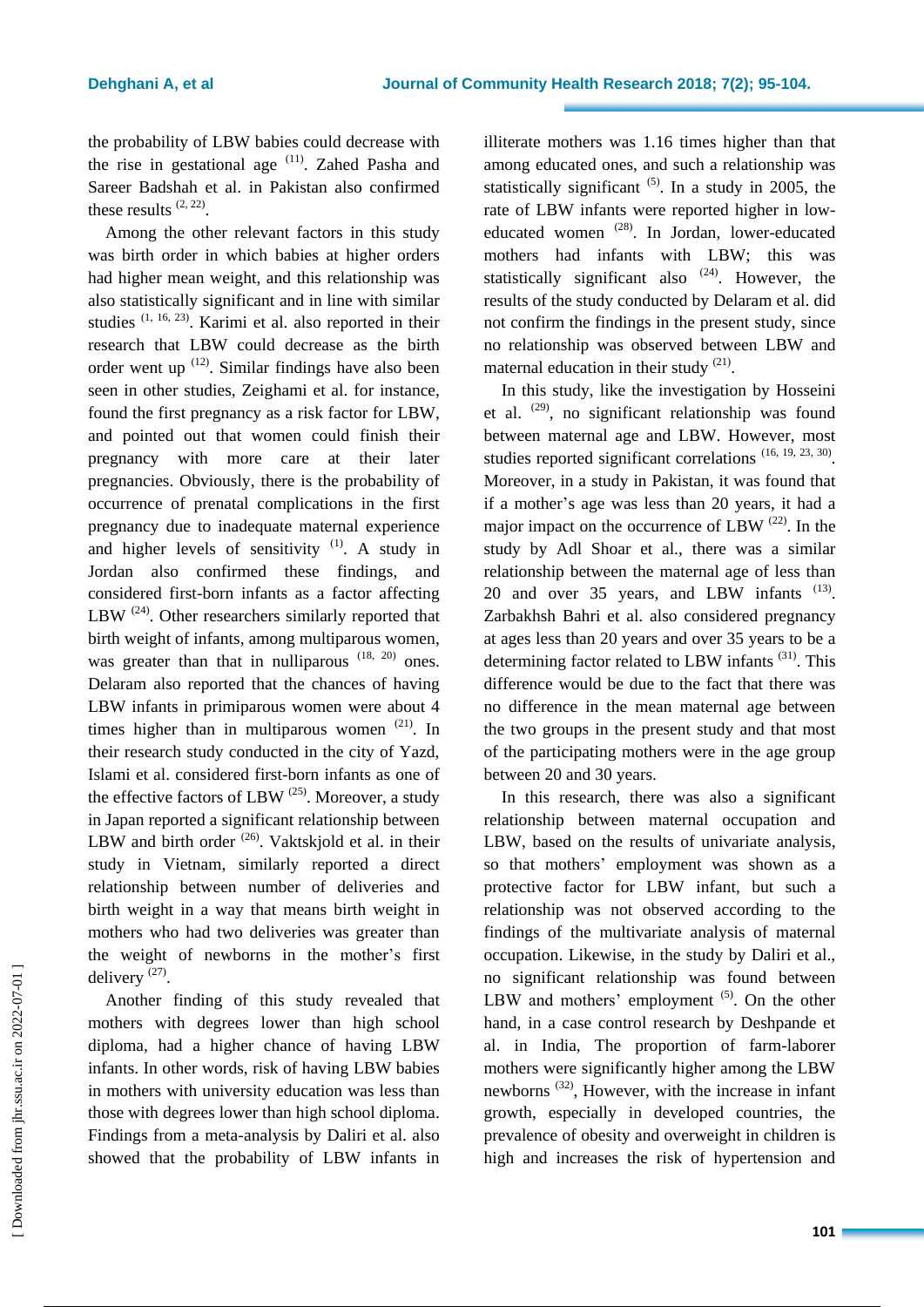cardiovascular disease  $(33-39)$ . But attention to low birth weight in infants and Children, especially in developing countries, should be given more attention.

## **Conclusion**

In this study, no relationship was reported between LBW infants and other variables such as baby's gender, family size, as well as other prenatal problems, probably due to the distribution of approximately the same variables among the two groups which led to a lack of relationship between these variables and LBW. Ultimately, it was concluded that the incidence of LBW could be prevented by taking actions in terms of preventing early pregnancy, holding educational courses and programs for mothers, especially high-risk groups, such as young and primiparous mothers and also improving the quality of routine prenatal care.

## **Acknowledgements**

We, hereby, express our gratitude to Dr. Mohammad Hassan Lotfi, the Vice-Chancellor's Office for Health at Yazd Shahid Sadoughi University of Medical Sciences who helped us with conducting this research study. We also sincerely appreciate the efforts of all the staffs of community health centers in the city of Yazd.

### **Conflict of Interest**

Authors have no conflicts of interests.

#### **References**

- 1. Zeyghami B, Tabatabaee H, Parisay Z. A study on correlation of mother's risk factors with low birth weight of newborns at a multiple regression model in Kohghiloyeh and Boyerahmad province in 2004-2005. Armaghane Danesh. 2006;10(4): 37-45 [ Persian].
- 2. Esmaeili Dooki M, Haji Ahmadi M, [Asgardoon GH,](http://www.sid.ir/En/Journal/SearchPaper.aspx?writer=28269) et al. Effect of risk factors on low birth weight neonates. Journal of Babol University Of Medical Sciences. 2004; 6(2):18-24 [Persian].
- 3. Soleimani F, Zaheri F, Abdi F. Developmental outcome of low birth-weight and preterm newborns: a re-view of current evidence. Tehran University Medical Journal. 2013;71(9): 551-561[Persian].
- 4. Tavasoli A, Aliabadi F, Eftekhari R. Motor developmental status of moderately low birth weight preterm infants. Iranian Journal of Pediatrics. 2014; 24(5): 581-586.
- 5. Daliri s, karimi A, Sayehmiri k, et al. The relationship between mothers demographic factors with low birth weight in Iran: a meta-analysis study. Journal of Nursing and Midwifery Urmia University of Medical Sciences. 2017; 14(12): 990-1002 [ Persian].
- 6. Mahram M, Mousavinasab N, Urimei AG. Intelligence Quotient (IQ) and growth indices in children with the history of low birth weight. Iranian Journal of Pediatrics. 2009; 19(4): 387-392.
- 7. Fallah R, Islami Z, Mosaviav T. Developmental status of NICU admited low birth weight preterm neonates at 6 and 12 months of age using ages and stages questionaire. Iranian Journal of Child Neurology. 2011; 5(1): 21-28.
- 8. Ghavi A, Fadakar K, Niknami M, et al. Survey associated maternal factors with low-weight infants in women referred to health centers in Rasht. Journal of Holistic Nursing and Midwifery. 2011; 21(2): 35-39 [ Persian].
- 9. Abdeyazdan Z, Ehsanpour S, Hemmati E. Developmental millstones in children with normal, low, and very low birth weights. Journal of Nursing and Midwifery Urmia University of Medical Sciences. 2013; 11(8): 570-577 [Persian].
- 10. Boskabadi H, Bagheri F, Askari Hosseni Z. Developmental disorders in preterm neonates during the first two years of life using the ages and stages questionnaire. Journal of Babol University Of Medical Sciences. 2016; 18(2): 7-13 [Persian].
- 11. Khalilian A, Hamta A, Farhadi R, et al. Investigation factors of low birth weight infants with structural equation model approach. Journal of Mazandaran University of Medical Sciences. 2012; 21(86): 108-114 [Persian].
- 12. Karimi A, Daliri S, Sayeh Miri K, et al. The relationship between some demographic characteristics of the mother during pregnancy with low birth weight in Iran: A systematic review and meta-analysis .The Iranian Jounal of Obstetrics Gynecology and Infertility. 2017; 19(40): 79-90 [Persian].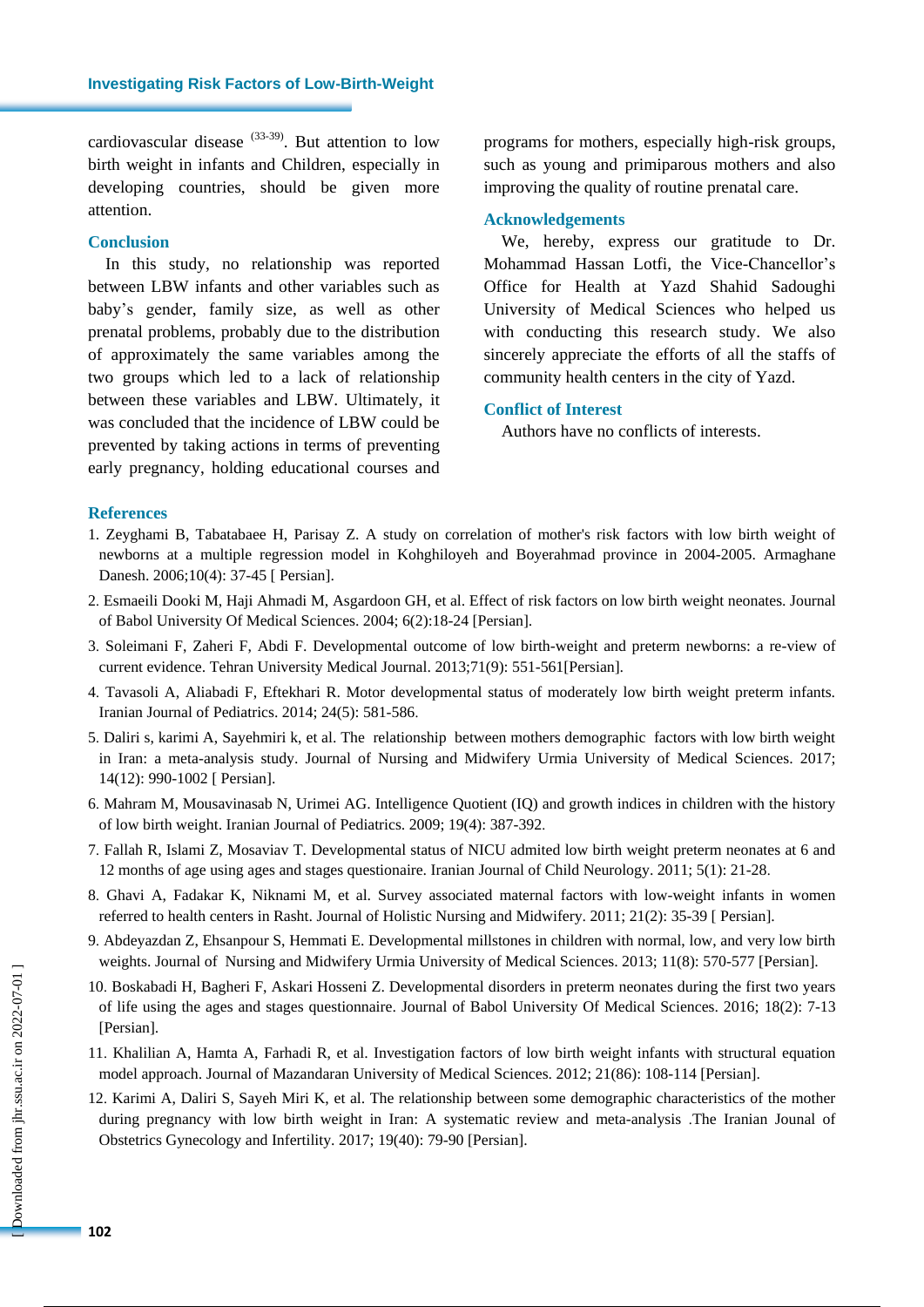- 13. Baghaie M, Adlshoar M, Pakseresht S, et al. Survey predictive factors of neonatal low birth weight in mothers visiting to hospitals in Rasht. Journal of Holistic Nursing and Midwifery. 2005; 15(2): 33-38 [Persian].
- 14. Zarei M, Paydar Z, Irandoost A. Maternal risk factors contributing to preterm birth. Journal of North Khorasan University of Medical Sciences. 2016; 7(4): 793-799 [Persian].
- 15. Taheri F, Kazemi T. Risk factors for low birth weight in Birjand, Iran (a case-control study). Journal of Birjand University of Medical Sciences. 2007; 14(3): 9-15 [Persian].
- 16. Shahri P, Jivad F, Maraashi T, et al. Effect of season of birth and some related variables on birth-weight in children who admitted to health care of West Ahvaz. The Iranian Jounal of Obstetrics Gynecology and Infertility. 2012; 15(20): 28-35 [Persian].
- 17. Koohdani F, Rezaie M, Dabiran S, et al. Relationship between maternal nutrition status and infants' birth weight. Payesh. 2011; 10(1): 21-25 [Persian].
- 18. Bahrami N, Soleimani M, Chan Y, et al. Study of some determinants of birth weight in Qazvin. Journal of Clinical Nursing and Midwifery. 2015; 3(4): 56-64 [Persian].
- 19. Firouzi Jahantigh F, Nazarnejad R, Firouzi Jahantigh M. Investigating the risk factors for low birth weight using data mining: a case study of Imam Ali hospital, Zahedan, Iran. Journal of Mazandaran University of Medical Sciences. 2016; 25(133): 171-182 [Persian].
- 20. Bahrami N, Soleimani M. Study of some related factors with fetal macrosomia and low birth weight. Journal of Nursing and Midwifery Urmia University of Medical Sciences. 2014; 12(2): 136-143 [Persian].
- 21. Delaram M. The incidence and related factors of low birth weight. Iran Journal of Nursing. 2010; 23(64): 29-36 [Persian].
- 22. Badshah S, Mason L, McKelvie K, et al. Risk factors for low birthweight in the public-hospitals at Peshawar, NWFP-Pakistan. BMC Public Health. 2008; 8: 197-206.
- 23. Hoffman MC, Jeffers S, Carter J, et al .Pregnancy at or beyond age 40 years is associated with an increased risk of fetal death and other adverse outcomes. American Journal of Obstetrics And Gynecology. 2007; 196(5): e11-e3.
- 24. Mohammad K, Kassab M, Gamble J, et al. Factors associated with birth weight inequalities in Jordan. International Nursing Review. 2014; 61(3): 435-440.
- 25. Eslami Z, Aflatounian A. A study to determine the prevalence of low birth weight (LBW) infants in Yazd. Journal of Shahid Sadoughi University of Medical Sciences and Health Services. 2002; 1(2): 3-8.
- 26. Takimoto H, Yokoyama T, Yoshiike N, et al. Increase in low‐birth‐weight infants in Japan and associated risk factors, 1980–2000. Journal of Obstetrics and Gynaecology Research. 2005; 31(4): 314-322.
- 27. Vaktskjold A, Trí D, Odland J, et al. Parity and birth weight in the Khanh Hoa Province, Vietnam. Open Women's Health Journal. 2010; 4:1-4.
- 28. Gisselmann M. Education, infant mortality, and low birth weight in Sweden 1973—1990: Emergence of the low birth weight paradox. Scandinavian Journal of Social Medicine. 2005; 33(1): 65-71.
- 29. Hosseini SZ, Bahadori MH, Fallah Bagher Shaidaei H. Incidence of low birth weight and associated risk factors during March 2002-2003 in Tonekabon, Iran. Journal of Mazandaran University of Medical Sciences. 2005; 15(49): 110-113 [Persian].
- 30. Col-Araz N. Evaluation of factors affecting birth weight and preterm birth in southern Turkey. JPMA The Journal of the Pakistan Medical Association. 2013; 63(4): 459-462.
- 31. Zarbakhsh Bhari M, Hoseinian S, Afrooz G, et al. The comparison of many biological characteristics, economical conditions, general health(mental), of mothers with low and normal birth weight at Guilan Province. Journal of Payavard Salamat. 2012; 5(5): 67-78 [Persian].
- 32. Deshpande J, Phalke D, Bangal V, et al. Maternal risk factors for low birth weight neonates: a hospital based casecontrol study in rural area of western maharashtra, India. National Journal of Community Medicine. 2011; 2(3): 394-398.